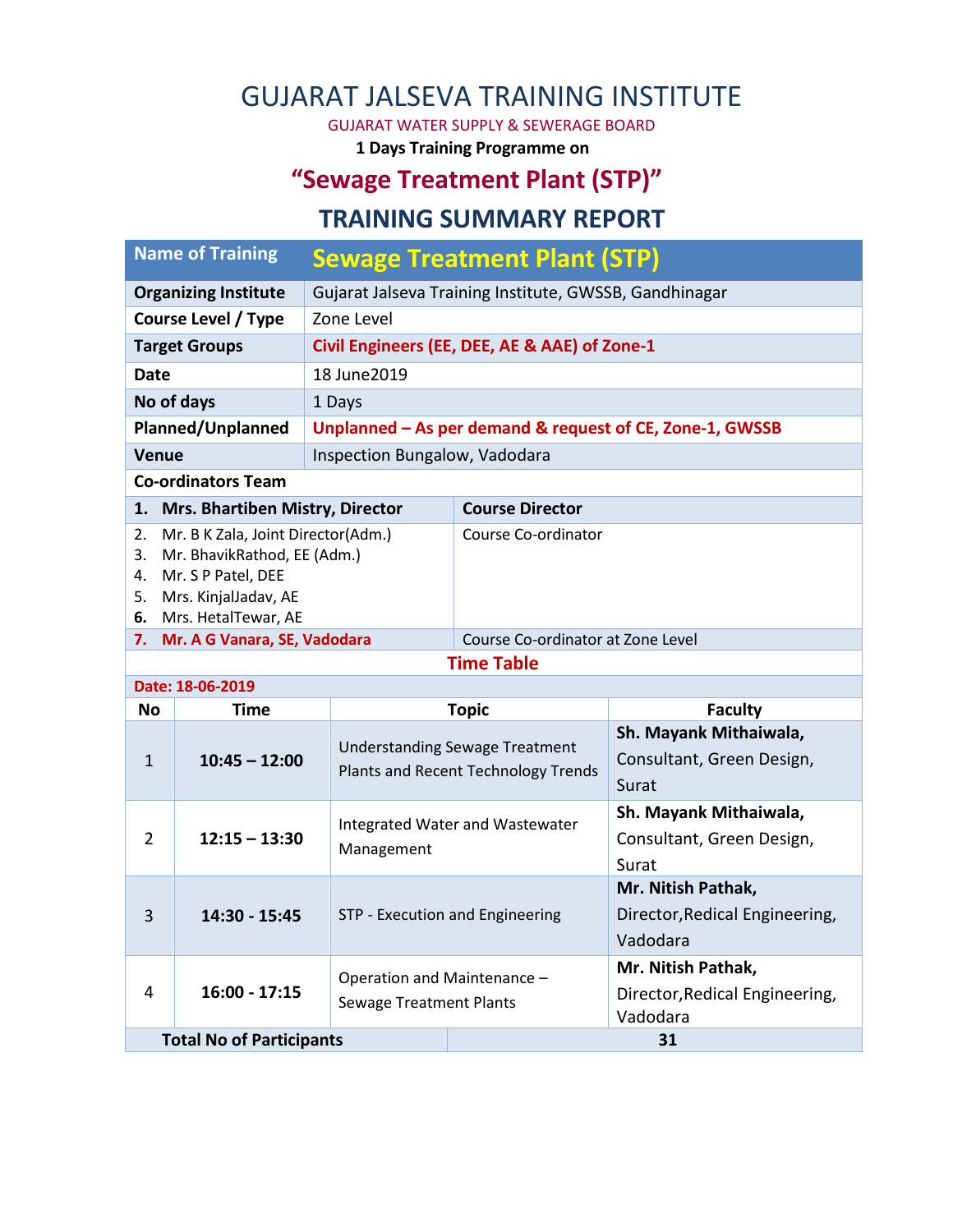### **List of Participants**

| Sr                      | <b>CPF</b> | <b>Name of Employee</b> |                                       | <b>Designation</b> | <b>Office</b>       | <b>Place</b>    |
|-------------------------|------------|-------------------------|---------------------------------------|--------------------|---------------------|-----------------|
| <b>No</b>               | <b>No</b>  |                         |                                       |                    |                     |                 |
| $\mathbf{1}$            |            | Mr.                     | Abhinay Sudhirkumar Bhatia            | <b>AE Civil</b>    | PHS Sub Div         | Halol           |
| $\overline{2}$          | 10257      | Mr.                     | Abhishek Brijendra Pandey             | <b>AE Civil</b>    | PHS Unit            | Chhotaudepur    |
| $\overline{\mathbf{3}}$ |            | Mr.                     | Ajay Naginbhai Chaudhari              | <b>DEE Civil</b>   | PHS Sub Div         | Vyara           |
| $\pmb{4}$               |            | Miss.                   | Anjani Prafulbhai Mehta               | <b>AAE Civil</b>   | PHS Sub Div         | Dabhoi          |
| 5                       | 10342      | Mr.                     | Ankitkumar Babubhai Patel             | <b>AE Civil</b>    | PHS Sub Div         | Vapi            |
| 6                       | 9221       | Mr.                     | Arundhati Maganbhai Bhuvela           | <b>DEE Civil</b>   | Zone-1              | Karjan          |
| $\overline{\mathbf{z}}$ | 1578       | Mr.                     | <b>Bhavin R Parikh</b>                | <b>AAE Civil</b>   | <b>PHW Division</b> | Godhra          |
| 8                       | 10369      | Mr.                     | Burhan Asgerbhai Manghoiwala          | <b>AE Civil</b>    | PHS Sub Div         | Godhra          |
| $\boldsymbol{9}$        | 2969       | Mr.                     | Dhirajkumar Ramanlal Modhia           | <b>AAE Civil</b>   | PHS Sub Div         | Dahod           |
| 10                      | 10461      | Mr.                     | Ghanshyambhai Govindbhai<br>Prajapati | <b>AE Civil</b>    | PHS Sub Div         | Limkheda        |
| 11                      | 10158      | Mr.                     | Hitesh Ichchhubhai Patel              | <b>AAE Civil</b>   | PHS Sub Div         | <b>Bilimora</b> |
| 12                      |            | Mr.                     | Hitesh Virsinghbhai Chaudhari         | <b>AAE Civil</b>   | PHS Sub Div         | Olpad           |
| 13                      | 10253      | Mr.                     | Ishwarbhai M Gavit                    | <b>AAE Civil</b>   | PHS Sub Div         | Dharampur       |
| 14                      | 10286      | Miss.                   | Janki Hemant Vyas                     | <b>AE Civil</b>    | <b>PHW Division</b> | Vadodara        |
| 15                      | 8249       | Mr.                     | jashvant Natvarlal Patel              | <b>AAE Civil</b>   | PHS Sub Div         | Surat           |
| 16                      | 10456      | Mr.                     | Jatin B Panchal                       | <b>AE Civil</b>    | PHS Sub Div         | Karjan          |
| 17                      | 9156       | Mr.                     | Jatinkumar Mohanlal Patel             | <b>DEE Civil</b>   | PHS Sub Div         | Vapi            |
| 18                      | 10460      | Mr.                     | Jigneshkumar Kaniyalal Kapasia        | <b>AE Civil</b>    | PHS Sub Div         | Zalod           |
| 19                      | 1796       | Mr.                     | Jivabhai G Patel                      | Tech. Ass.         | PHS Sub Div         | Lunawada        |
| 20                      | 10427      | Mr.                     | Ketankumar Dineshchandra Varia        | <b>AE Civil</b>    | PHS Sub Div         | Narmada         |
| 21                      | 10258      | Mr.                     | Krishnapratap Kamleshwar Singh        | <b>AE Civil</b>    | PHS Sub Div         | Chhotaudepur    |
| 22                      |            | Mr.                     | Prashant Anilbhai Chaudhari           | <b>AAE Civil</b>   | PHS Sub Div         | Jambusar        |
| 23                      |            | Mr.                     | Priyanshukumar R Panchal              | <b>DEE Civil</b>   | PHS Sub Div         | Dabhoi          |
| 24                      |            | Mr.                     | Pruthvikumar Jitendrabhai Savani      | <b>AAE Civil</b>   | PHS Sub Div         | Balasinor       |
| 25                      |            | Mr.                     | Rajnikant G Chaudhari                 | <b>DEE Civil</b>   | PHS Sub Div         | Dharampur       |
| 26                      |            | Mr.                     | Rajnikant M Patel                     | <b>DEE Civil</b>   | PHS Sub Div         | Savli           |
| 27                      |            | Mr.                     | Rakesh Govswami                       | <b>AAE Civil</b>   | PHS Sub Div         | Valsad          |
| 28                      |            | Mr.                     | Ratilal Surjibhai Bhusara             | <b>DEE Civil</b>   | PHS Sub Div         | Bilimora        |
| 29                      |            | Mr.                     | Sagar Rameshbhai Meda                 | <b>AAE Civil</b>   | PHS Sub Div         | Dahod           |
| 30                      | 10142      | Miss.                   | Sonal Shirish Gohil                   | <b>AAE Civil</b>   | PH Circle           | Surat           |
| 31                      | 10472      | Mr.                     | Sonal Vijaybhai Bhaiya                | <b>AE Civil</b>    | PHS Sub Div         | Santarampur     |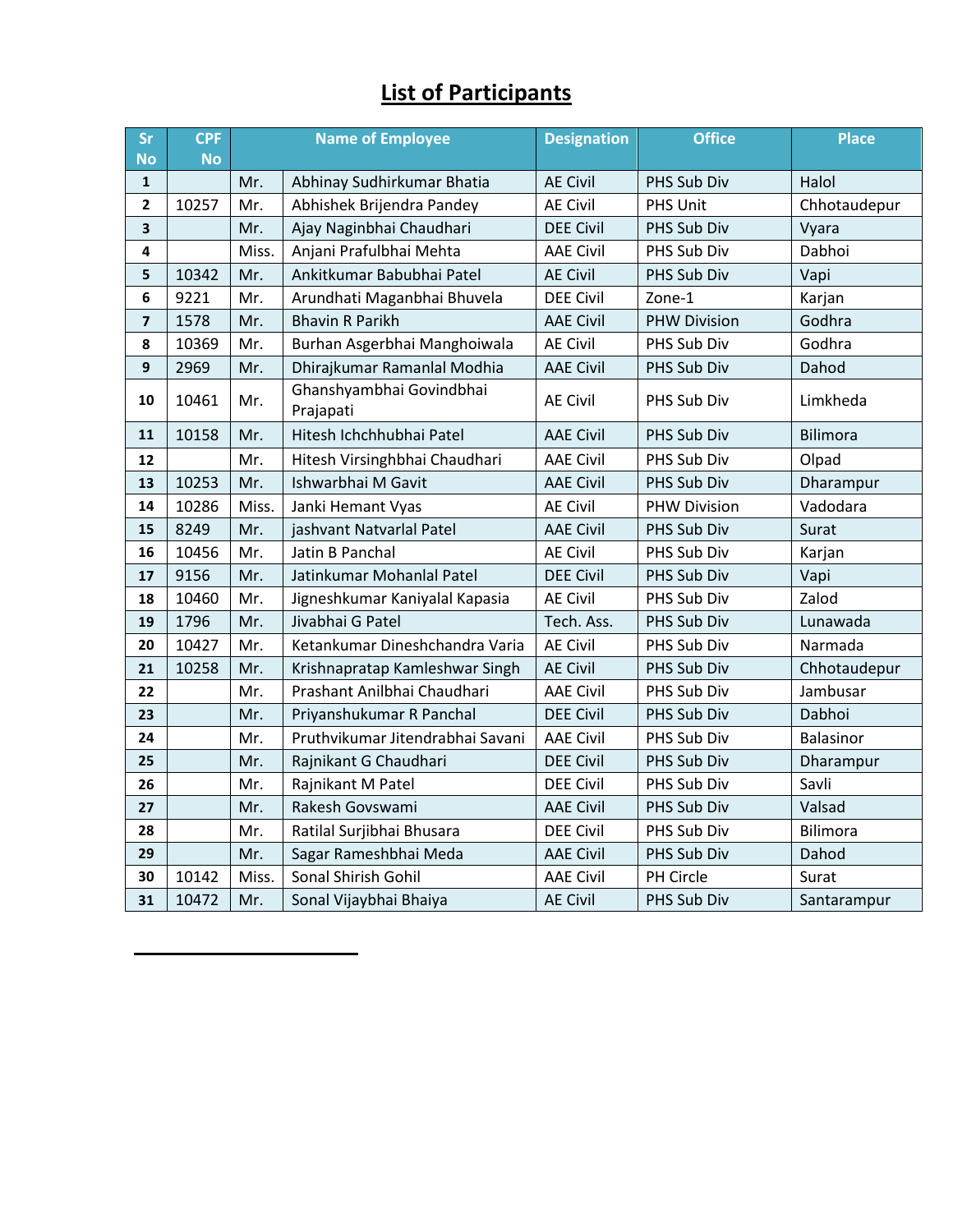# **Photo Gallery**

1. **Sh. Mayank Mithaiwala,** Consultant, Green Design, Surat addressing the trainees



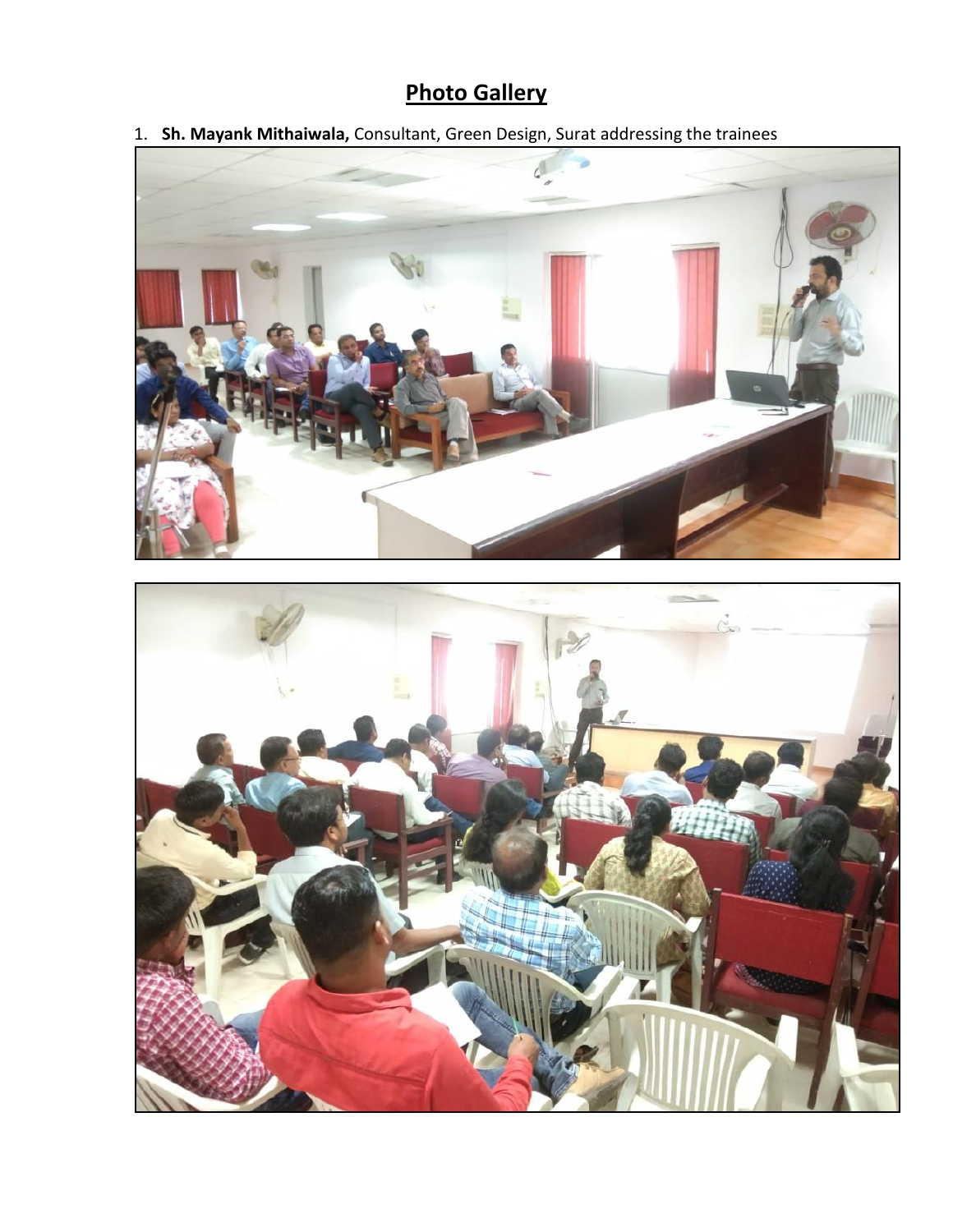2. **Mr. Nitish Pathak,** Director, Redical Engineering, Vadodara addressing the trainees